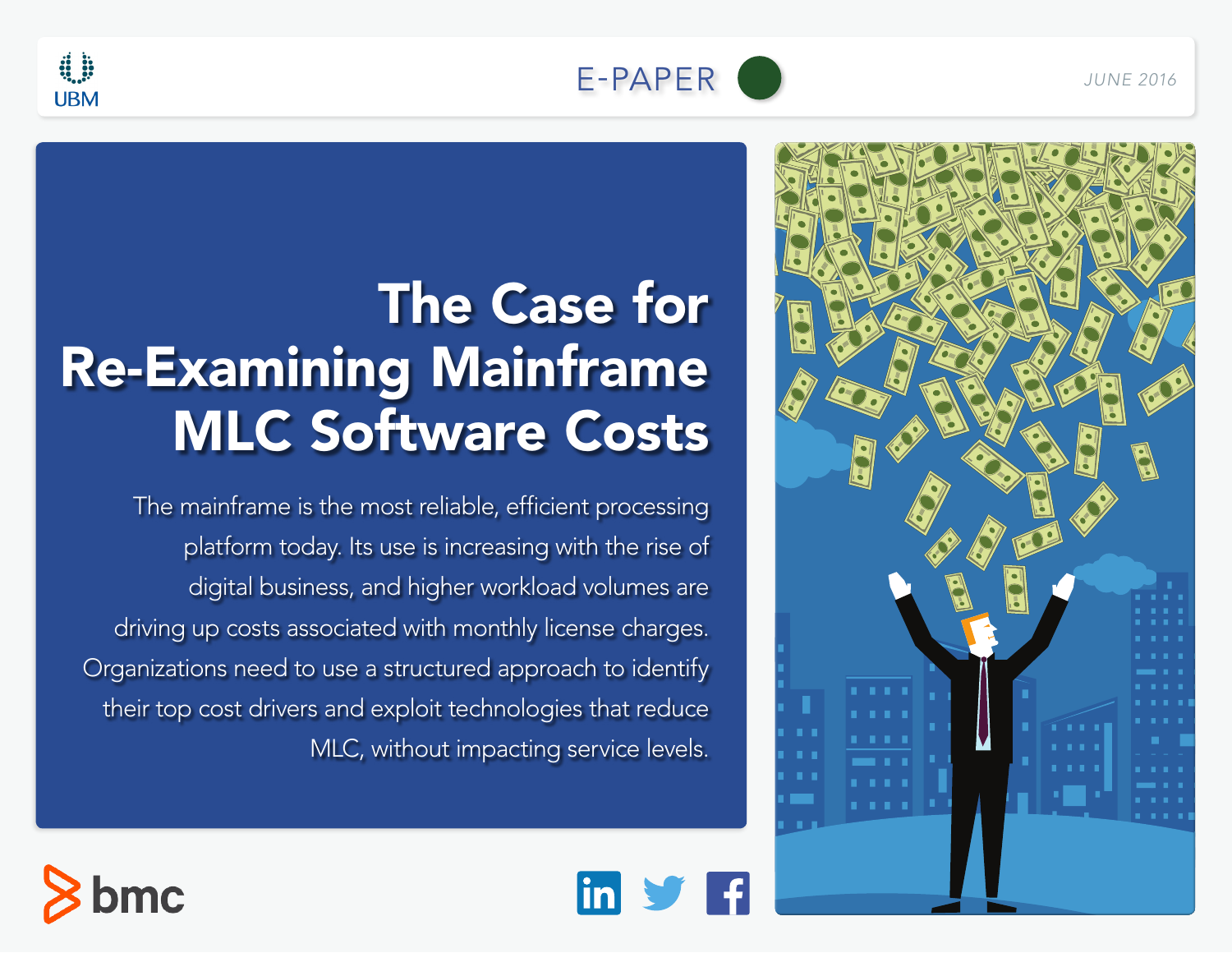f you thought the mainframe hosted only outdated legacy applications, it's time to think again.

<span id="page-1-0"></span>|<br>|<br>|-Enterprises running IBM® z Systems® hardware report that as their digital business has grown, so has their mainframe usage. Today, many of their most critical new Web and mobile applications rely on mainframe technology. In fact, in [BMC's 2015 Mainframe](http://www.bmc.com/info/mainframe-survey.html)  [Survey,](http://www.bmc.com/info/mainframe-survey.html) respondents said the No. 1 factor contributing to continued investment in the mainframe is leveraging legacy apps to create new business applications. And 83% of those surveyed said they expect their mainframe usage to hold steady or increase in the coming years.

Today, mainframes process more workloads and data than ever before. According to [IBM](http://public.dhe.ibm.com/common/ssi/ecm/zs/en/zsj03241usen/ZSJ03241USEN.PDF), 91% of new client-facing apps will require System z servers to complete transactions, and mainframes now process up to 2.8 billion transactions per day.

Given this increase in mainframe usage, it's critically important to actively manage costs associated with monthly license charges (MLC). Popular mainframe software such as DB2, IMS, CICS, and MQ is frequently charged based on a monthly license charge that is driven by peak resource usage, as measured in million service units (MSUs). In a recent **BMC** study, 48% of organizations surveyed said they spend 25% to 50% of their total mainframe software budget on MLC costs, and 22% spend more than half of their mainframe software budget on MLC costs. On average, this is more than most companies spend on their mainframe hardware or the staff.

MLC costs are calculated using an organization's peak fourhour rolling average (4HRA), a measure of MSUs that the system is processing at its busiest. As more data and workloads flow through the mainframe at particular intervals, that peak 4HRA increases, resulting in higher costs.

In addition, IBM increases the cost of MLC software each year by 4% to 7% on average, without any increase in customer benefit. In other words, even if enterprises keep their mainframe usage steady, their costs increase over time.

> Meanwhile, most IT managers report consistent pressure to reduce their budgets, so most mainframe managers are looking for ways to reduce costs. In fact, [BMC](http://www.bmc.com/info/mainframe-survey.html) found that IT cost optimization is the top mainframe priority for 2016, cited by 65% of organizations.

Unfortunately, mainframe cost optimization can be tremendously difficult.

## MLC Cost-Optimization Challenges

You probably find that it is difficult to know how much your organization will pay each month in MLC fees. SCRT reports only offer limited insight. Today's mainframes process so many transactions and workloads from so many different applications that it can be difficult to monitor how usage is affecting MLC costs.

Typically, companies approach cost optimization by trying to reduce usage during peak periods. According to this recent **BMC** survey, reducing peak resource consumption is the No. 1 strategy enterprises are



"It's encouraging to see a company introducing products that help customers manage MLC costs." *Director, Mainframe Operations, Liberty Mutual Insurance Co.*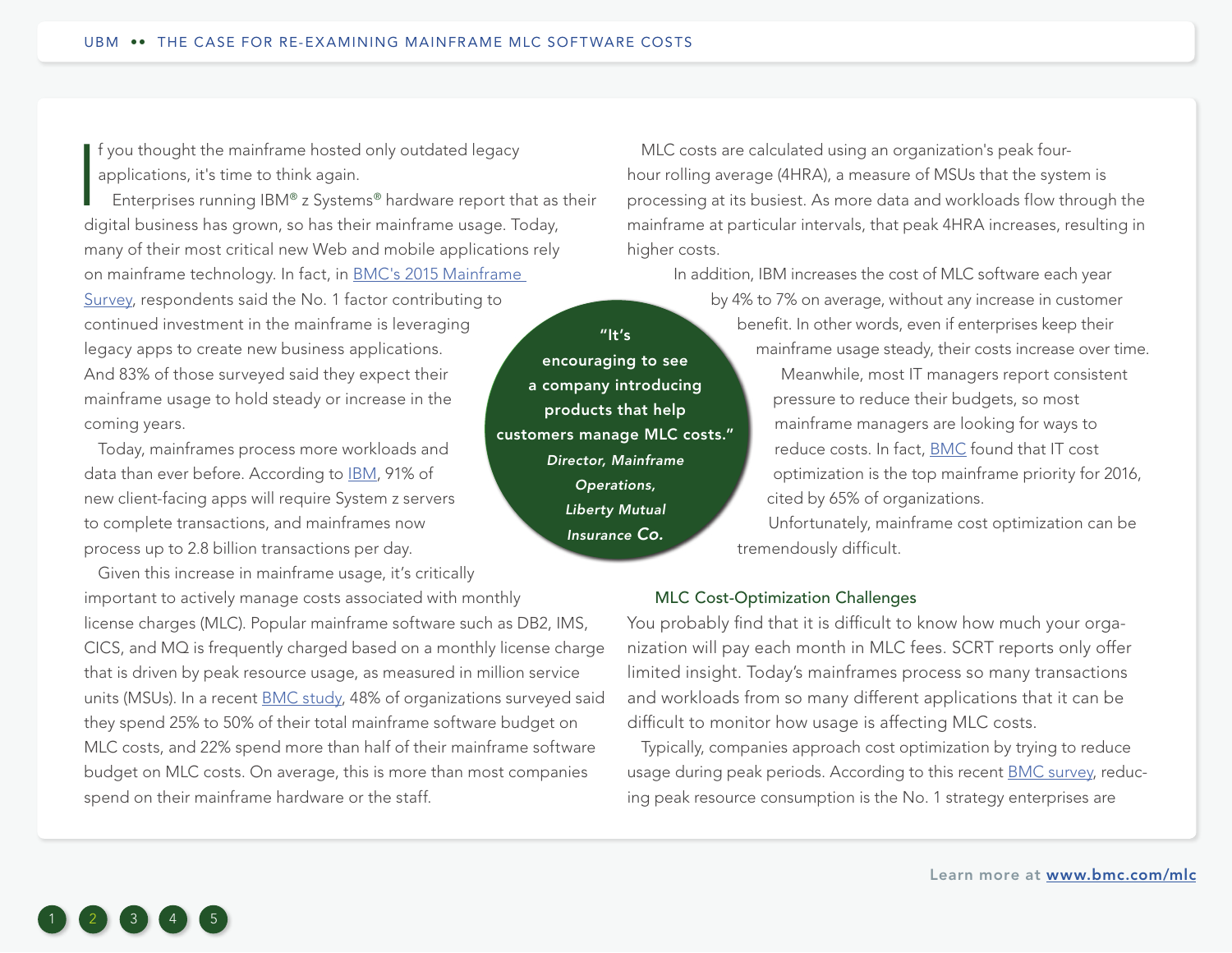<span id="page-2-0"></span>using to optimize costs. But without an accurate view of which workloads are running during this peak, it is difficult to figure out which jobs might be run at another time of day.

Some companies cap workloads at certain times. Usually this is a manual process that puts in place hard-and-fast rules intended to lower peaks. While this approach is well-intentioned, it can have unintended consequences. In some cases, it can reduce service levels for critical applications. And that can have a negative impact on the business as a whole, especially if the caps are reducing application availability or slowing customer-facing applications. That can cause a loss of customer base, and most mainframe shops cannot afford to tolerate such a situation for even a brief period.

Other companies use spreadsheets and manual processes to calculate and predict drivers of peak usage, and these methods simply can't capture the dynamic nature of mainframe workloads. These organizations frequently embark on time-consuming projects to reduce their MLC costs, only to discover later that their strategies were fruitless. As a result, they achieve only marginal cost reductions—if any.

As a result of these experiences, some companies just give up on particular cost-optimization projects such as capping. Because manual processes take up so much valuable staff time, the cost-optimization projects never achieve any measurable ROI. Instead, organizations simply resign themselves to paying higher costs each year.

#### An Innovative Solution for MLC Cost Optimization

But companies don't have to—and shouldn't—pay higher MLC costs each year. More and more enterprises are finding that they can reduce



their MLC costs by 10% to 30% by deploying MLC cost-optimization solutions. At the same time, these cost-optimization solutions are helping ensure the availability and productivity that organizations need to stay in business. Organizations interested in this approach should look for solutions with five key capabilities.

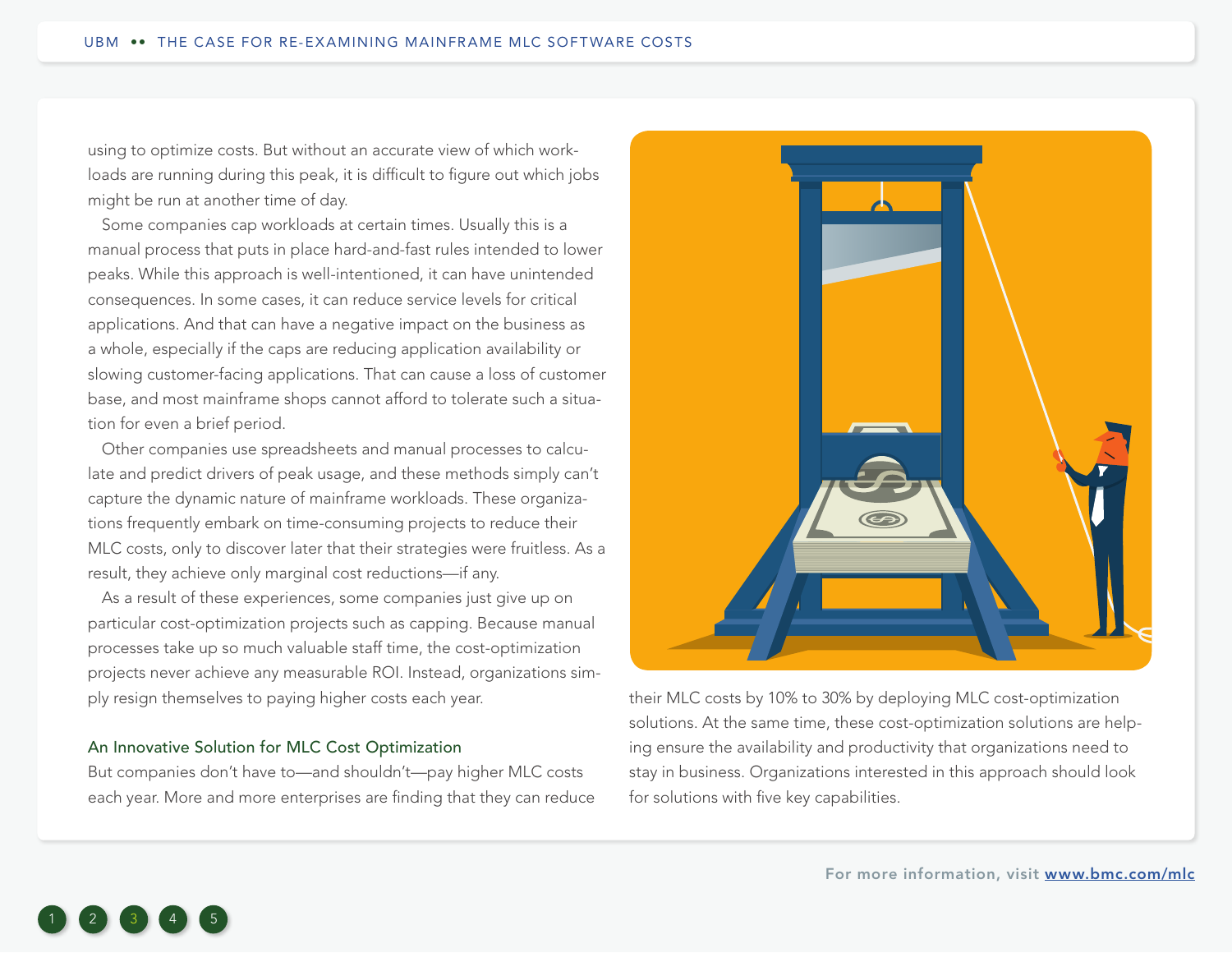# <span id="page-3-0"></span>REAL-WORLD COST- OP TIMIZ ATION EXAMPLES

- *•Major U.S. transportation company uses Intelligent Capping software to lower MLC by 20%.*
- *•Growing U.S. insurance company uses BMC Cost Analyzer and Intelligent Capping to lower its usage peaks by 7% , saving 9% in MLC costs.*
- *•A large reinsurance company reschedules database utility work to start one hour earlier, saving \$100,000 in MLC costs.*
- *•IT team disagrees about whether moving some DB2 work from one LPAR to another would reduce costs. It models the proposed change in Cost Analyzer to determine benefit and saves \$150,000 per year.*
- *•An IT organization uses intelligent capping to achieve \$40,000 in MLC savings.*
- *•Company consolidates IBM CICS work on one LPAR to save \$300,000 per year.*

*Source: [BMC](http://www.bmc.com/mlc)*

1. Dashboards and reports that show how workloads are impacting MLC costs. It's nearly impossible to reduce peaks if organizations don't know what workloads are running on their systems, or when they're running. But because the environment is changing all the time, manual processes for tracking peak

four-hour rolling averages invariably fall short. Managers need a real-time view into what is running on their systems and how those transactions are affecting MLC costs.

- 2. The ability to model proposed changes to show how they will affect MLC costs. Once organizations understand which workloads are contributing to peaks, it's easy for them to jump to conclusions about how they might reduce these peaks. However, the complicated, interdependent nature of today's digital business workloads makes it likely that any change could have unintended consequences. Organizations need a technological solution that will allow them to predict how a proposed strategy will affect their licensing charges and application availability.
- 3. A cost-aware, intelligent capping solution to reduce peak usage without negatively affecting the business. Hard-andfast caps can create more problems than they solve, but intelligent capping solutions can determine whether a given workload really needs to run in a particular time interval or if it can be delayed to run outside of the peak. Intelligent solutions are also aware of the capacity and workloads running on various logical partitions, and they can adjust the caps for each LPAR dynamically while making sure that costs are not increased. As a result, the business gets the transaction processing and application availability it needs to remain competitive while driving down costs to the lowest possible level.
- 4. The ability to increase availability by identifying system-optimization opportunities that also can reduce costs. In many shops,